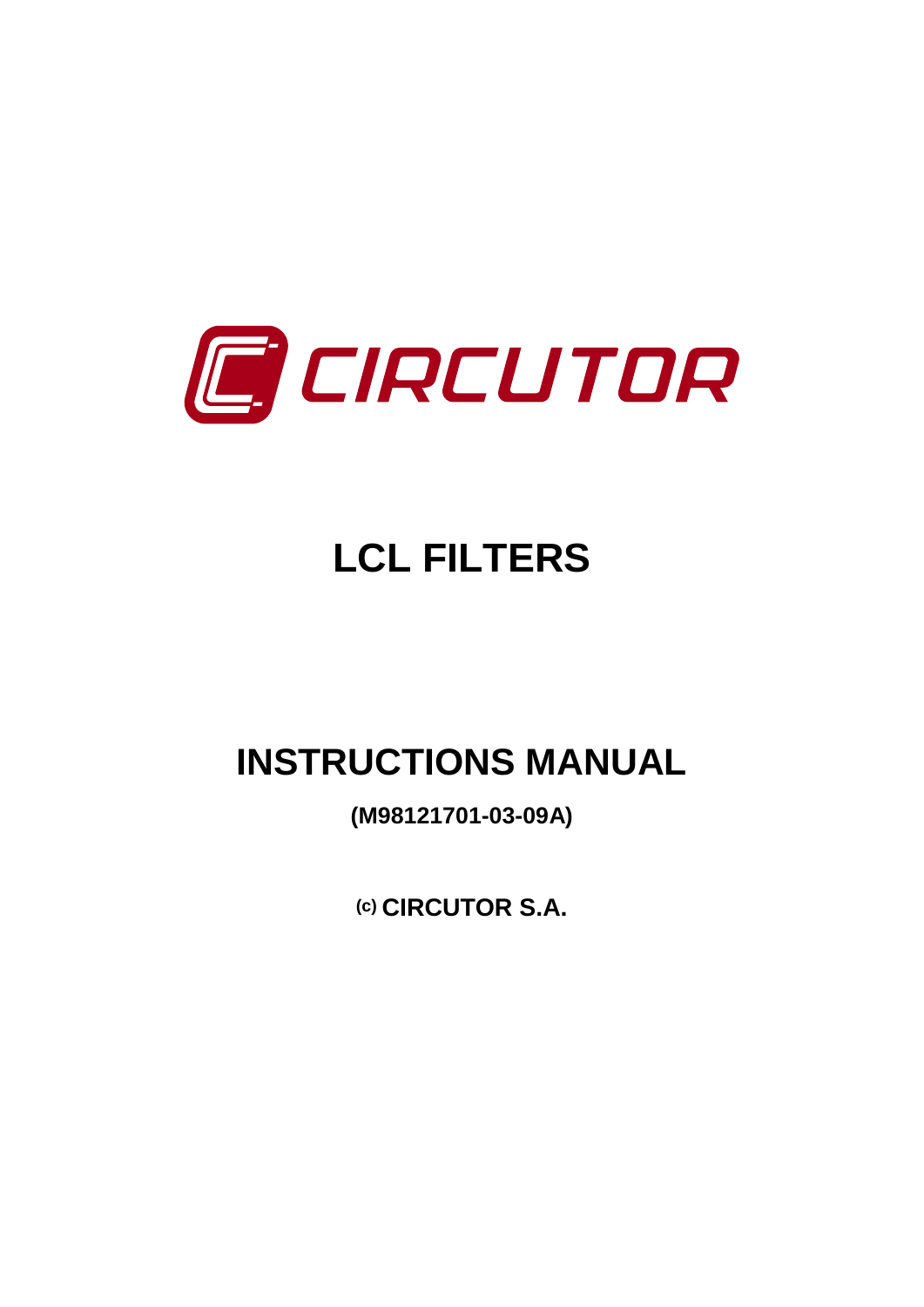## **TABLE OF CONTENTS**

| <b>TABLE OF CONTENTS</b> |                                            |                                                                                                                                                                                                                                 |                                                                  |  |
|--------------------------|--------------------------------------------|---------------------------------------------------------------------------------------------------------------------------------------------------------------------------------------------------------------------------------|------------------------------------------------------------------|--|
| $\mathbf 1$              | <b>CHECKS ON RECEIPT OF THE EQUIPMENT.</b> |                                                                                                                                                                                                                                 |                                                                  |  |
| $\mathbf{2}$             |                                            | <b>INTRODUCTION.</b>                                                                                                                                                                                                            | 3                                                                |  |
| 3                        |                                            | <b>OPERATING PRINCIPLE.</b>                                                                                                                                                                                                     | 3                                                                |  |
|                          | 3.1                                        | HOW TO SELECT A LCL FILTER?                                                                                                                                                                                                     | 3                                                                |  |
| 4                        |                                            | <b>TECHNICAL CHARACTERISTICS</b>                                                                                                                                                                                                | 4                                                                |  |
|                          | 4.1<br>4.2<br>4.4<br>4.5                   | GENERAL.<br><b>REACTORS</b><br>4.3 CAPACITORS<br>STANDARD TYPES (THREE PHASE 50HZ)<br>OVERCOMPENSATION RELAY OPTION<br>4.6 DIMENSIONS AND WEIGHT<br>4.7 SCHEMATICS                                                              | 4<br>4<br>$\overline{\mathbf{4}}$<br>$\frac{5}{5}$<br>$\,6$<br>8 |  |
| 5                        |                                            | <b>INSTALLATION AND START-UP.</b>                                                                                                                                                                                               | 9                                                                |  |
|                          | 5.1<br>5.2<br>5.3<br>5.4<br>5.5            | LOCATION.<br>INITIAL CHECKS (PRE-INSTALLATION, SWITCH THE POWER OFF).<br>CONNECTING THE POWER CIRCUIT. (SEE SCHEMATICS IN FIG 3)<br>CONNECTING THE OPERATING CIRCUIT (ONLY IN CASE OF OVERCOMPENSATION PROTECTION)<br>START UP. | 9<br>9<br>9<br>9<br>9                                            |  |
| 6                        |                                            | <b>CHECK POINTS.</b>                                                                                                                                                                                                            | 9                                                                |  |
| 7                        |                                            | <b>PERIODICAL SERVICING.</b>                                                                                                                                                                                                    | 10                                                               |  |
| 8                        |                                            | SAFETY.                                                                                                                                                                                                                         | 10                                                               |  |
| 9                        |                                            | <b>TECHNICAL SERVICE AND GUARANTEE.</b>                                                                                                                                                                                         | 10                                                               |  |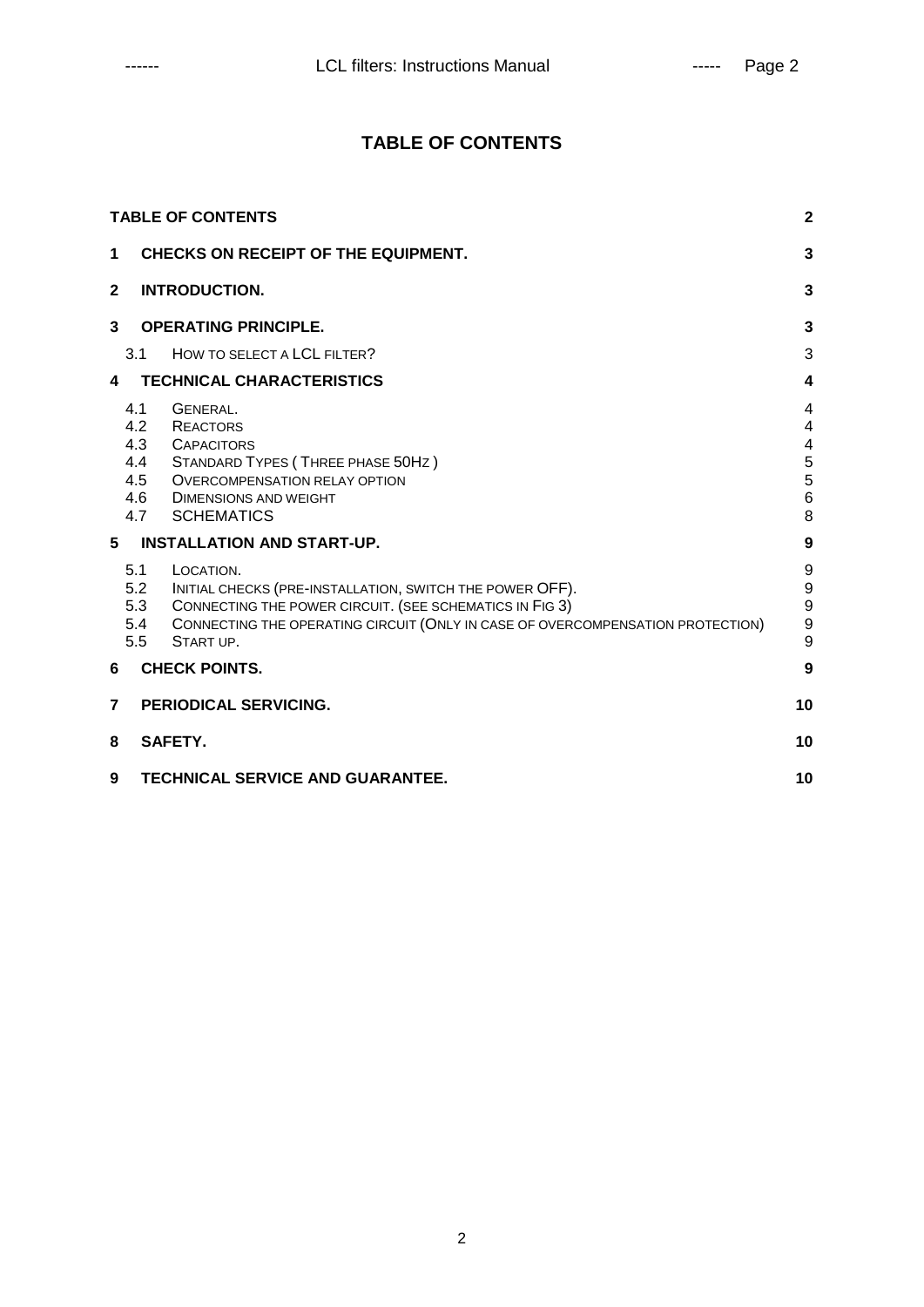## **1 CHECKS ON RECEIPT OF THE EQUIPMENT.**

Before installing and handling the equipment check that:

- 1) The equipment has not been damaged during delivery.
- 2) The equipment supplied is suitable for your requirements and is the type you ordered.
- 3) The operating voltage of the equipment supplied is suitable for your requirements.
- 4) Manuals for the equipment and for the regulator are supplied with the capacitor bank.
- 5) If any problem is noticed, please contact the commercial service department of CIRCUTOR S.A.

#### **2 INTRODUCTION.**

LCL filters are specially designed to reduce harmonics of current absorbed by power converters, with a rectifier input stage. (Frequency converters for motors, UPS, etc.). Mainly, they are made of a parallel-series combination of reactors and capacitors adapted to reduce the THD(I) of rectifiers. They are specially designed to reduce the THD(I) to values of approximately 8%, in order to comply with IEC-61000-3.4 and IEEE-519 standards.

#### **3 OPERATING PRINCIPLE.**

The structure of LCL filters is as shown in the schematics below. The basic filter is designed with L1,L2, L3 and C. In some cases reactor L4, is already placed in front of the converter. In such case L2 may be unnecessary



#### **3.1 How to select a LCL filter?**

LCL filters must be selected according to the current absorbed by the converter. In case of converters with very low power rating, a unique LCL filter may be used to supply several converters, but only in case the all start and stop at the same time. If several converters starting and stopping separately are supplied by the same LCL filter, the system is not effective on filtering the harmonics. In such case an individual LCL should be used for each converter.

**ATTENTION:** LCL filters may produce cos<sub>0</sub> overcompensation in case that the converter is absorbing a current much lower than the rated current of the filter itself. This can be avoided by disconnecting the parallel LC circuit when the current falls below a certain adjustable limit. An optional protection circuit, consisting of a CMM-96-MD and a contactor, may be added to perform this function, if requested in the order.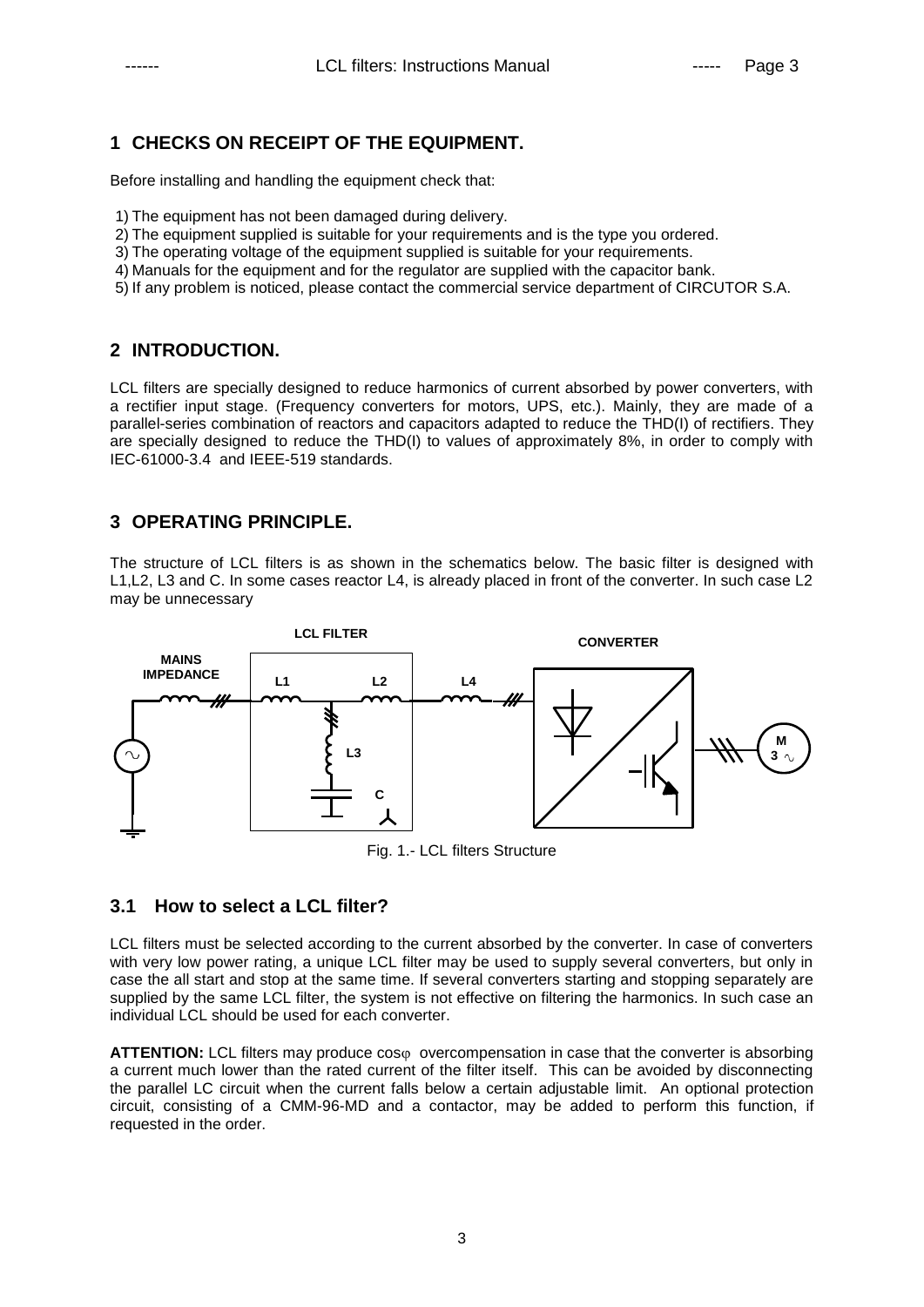**WARNING!!!:** Due to the LCL filter performance mode, it is quite likely to find elevate harmonic distortion levels of voltage at the input of the speed drive (downstream to the filter output reactor (L2)). This voltage distortion should cause no malfunction of the speed drive to be filtered, but it is very much recommendable, in case that this power drive is taken the auxiliary voltage supply of the control system from the input of the drive, to take this auxiliary supply from the LCL input, that is, upstream to the filter input reactor (L1).





Fig. 2.a. Mains supply without LCL filter Fig. 2.b. Mains supply without LCL filter

## **4 TECHNICAL CHARACTERISTICS**

#### **4.1 General.**

| Standard voltage (phase to phase) | 400V (Others on request)                              |  |  |
|-----------------------------------|-------------------------------------------------------|--|--|
| Frequency                         | 50Hz for types LCL-35-xx or 60 Hz for types LCL-36-xx |  |  |
| Rated load current                | See table of types                                    |  |  |
| Rated filtering current           | See table of types                                    |  |  |
| Parallel filter protection        | Fuses NH or NZ type depending on size                 |  |  |
| <b>Residual THD</b>               | Aprox. 8%                                             |  |  |
| Voltage drop at rated current     | $< 2\%$                                               |  |  |
| <b>Standards</b>                  | EN 60439, EN 60831; EN-50081-1, EN-50081-2, class A   |  |  |
| Ambient temperature               | Ambient: 40°C                                         |  |  |
| <b>Relative Humidity</b>          | 80%                                                   |  |  |

## **4.2 Reactors**

| Core / Coil                                | High permeability metal sheet / Aluminium |  |  |
|--------------------------------------------|-------------------------------------------|--|--|
| <b>Isolation voltage</b>                   | 2kV                                       |  |  |
| Tolerance in L value                       | $<$ 3%                                    |  |  |
| Saturation AL=5%                           | 1,6 of rated current                      |  |  |
| Maximum ambient temperature                | $60^{\circ}$ C                            |  |  |
| Internal temperature at I <sub>rated</sub> | $<$ 110 $\degree$ C                       |  |  |
| Protection thermostat trip                 | 90 °C                                     |  |  |
| Total maximum overload $\Sigma(n.\ln)^2$   | 25%                                       |  |  |
| Permanent                                  | 20%                                       |  |  |
| Transient (1 min)                          | 12 I <sub>rated</sub>                     |  |  |

## **4.3 Capacitors**

| $\sim$<br>.<br><b>Jielec</b><br>:CINC | Selt-healind<br>- - -<br>wene<br>,,,,<br>,,,,, |
|---------------------------------------|------------------------------------------------|
|                                       |                                                |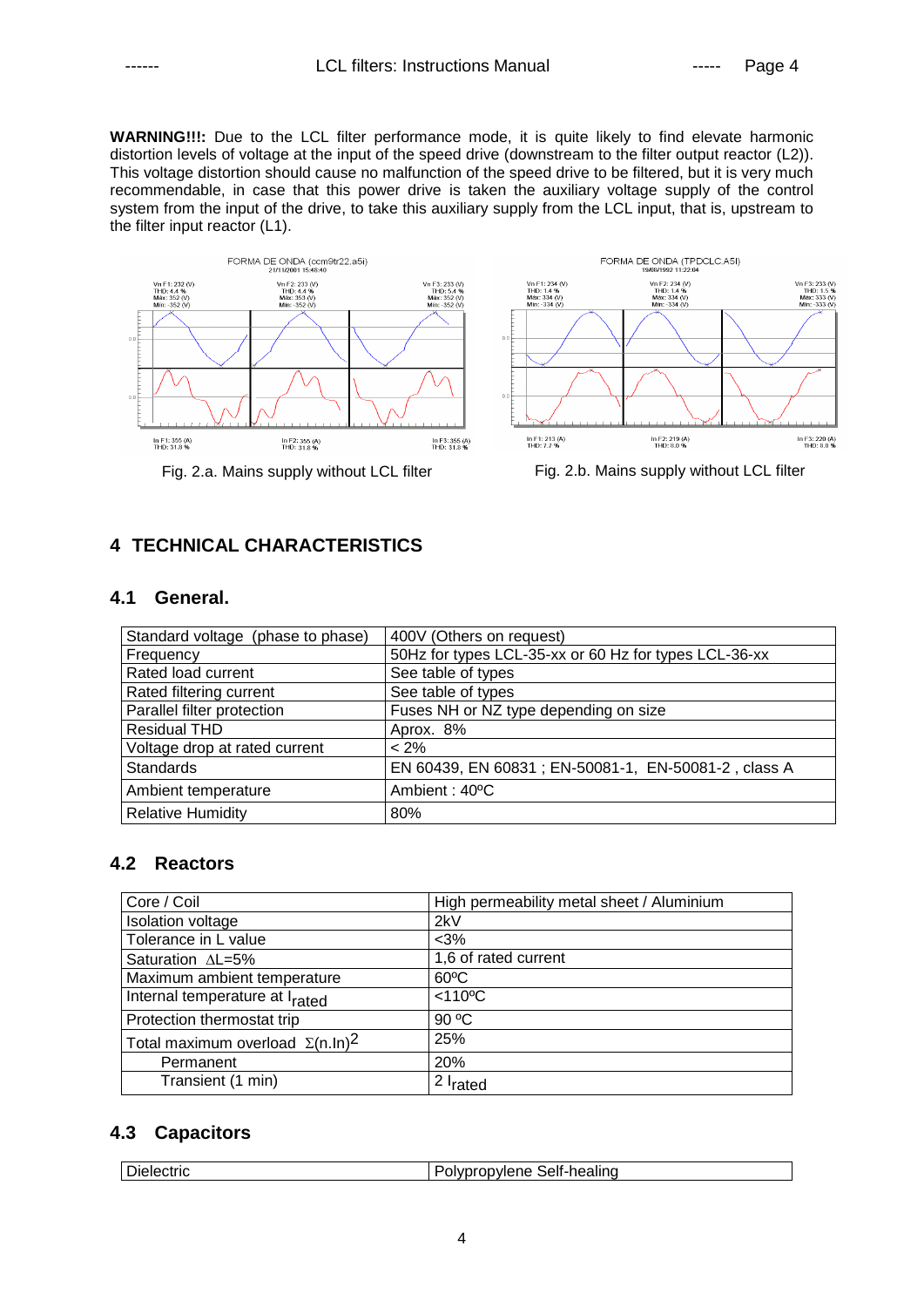| Working voltage                    | $<$ 1.15 of rated U |
|------------------------------------|---------------------|
| <b>Transient overload</b><br>(10s) | 1000V               |
| Isolation voltage against earth    | $3$ kV              |
| Operating temperature              | $-25/+50 °C$        |
| Losses                             | 0.5W/kvar           |

## **4.4 Standard Types ( Three phase 50Hz )**

| <b>TYPE</b><br>$(1)$ $(3)$ | <b>RATED</b><br><b>VOLTAGE</b> | <b>RATED</b><br><b>LOAD</b><br><b>CURRENT</b> | <b>RATED FILTERING</b><br><b>CURRENT</b><br>$(ARMS)$ (2) | <b>CABINET MODEL</b> | <b>LOSSES</b><br>W |
|----------------------------|--------------------------------|-----------------------------------------------|----------------------------------------------------------|----------------------|--------------------|
|                            | (V)                            | (A <sub>RMS</sub> )                           |                                                          |                      |                    |
| LC L35-9A-400              | 400/415                        | 9                                             | 3,6                                                      | A                    | 55                 |
| LC L35-12A-400             | 400/415                        | 12                                            | 4,8                                                      | Α                    | 73                 |
| LC L35-16A-400             | 400/415                        | 16                                            | 6,4                                                      | Α                    | 97                 |
| LC L35-22A-400             | 400/415                        | 22                                            | 8,8                                                      | Α                    | 134                |
| LC L35-32A-400             | 400/415                        | 32                                            | 12,8                                                     | A                    | 194                |
| LC L35-40A-400             | 400/415                        | 40                                            | 16                                                       | Α                    | 243                |
| LC L35-47A-400             | 400/415                        | 47                                            | 18,8                                                     | B                    | 286                |
| LC L35-54A-400             | 400/415                        | 54                                            | 21,6                                                     | B                    | 328                |
| LC L35-64A-400             | 400/415                        | 64                                            | 25,6                                                     | B                    | 389                |
| LC L35-76A-400             | 400/415                        | 76                                            | 30,4                                                     | B                    | 462                |
| LC L35-90A-400             | 400/415                        | 90                                            | 36                                                       | B                    | 547                |
| LC L35-110A-400            | 400/415                        | 110                                           | 44                                                       | C                    | 668                |
| LC L35-150A-400            | 400/415                        | 150                                           | 60                                                       | C                    | 911                |
| LC L35-180A-400            | 400/415                        | 180                                           | 72                                                       | C                    | 1094               |
| LC L35-220A-400            | 400/415                        | 220                                           | 88                                                       | D                    | 1337               |
| LC L35-260A-400            | 400/415                        | 260                                           | 104                                                      | D                    | 1580               |
| LC L35-320A-400            | 400/415                        | 320                                           | 128                                                      | D                    | 1944               |
| LC L35-400A-400            | 400/415                        | 400                                           | 160                                                      | D                    | 2430               |

#### **REMARKS**

1) If protection against power factor overcompensation is desired, specify in the order

2) Load is supposed to be a three phase 6 pulse rectifier, with dominant harmonics of order 5 and 7

3) For 60 Hz types, specify LCL36 instead of LCL35

## **4.5 Overcompensation relay option**

| Measuring instrument | CMM-96-MD                     |
|----------------------|-------------------------------|
| Contactor            | suitable for the filter power |
| Current transformer  | TP tvpe                       |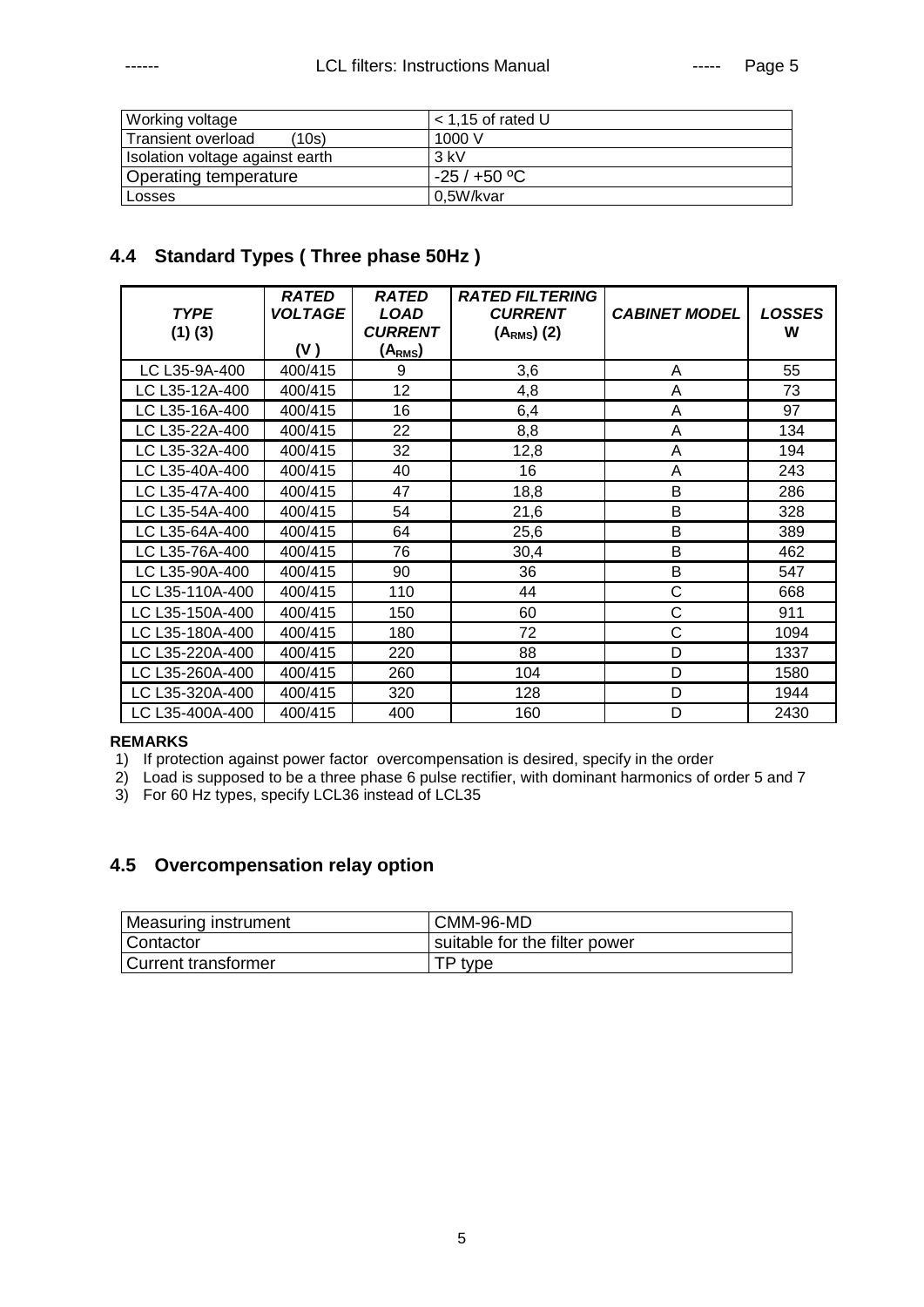## **4.6 Dimensions**



C – Sizes from 110 to 180 A IP21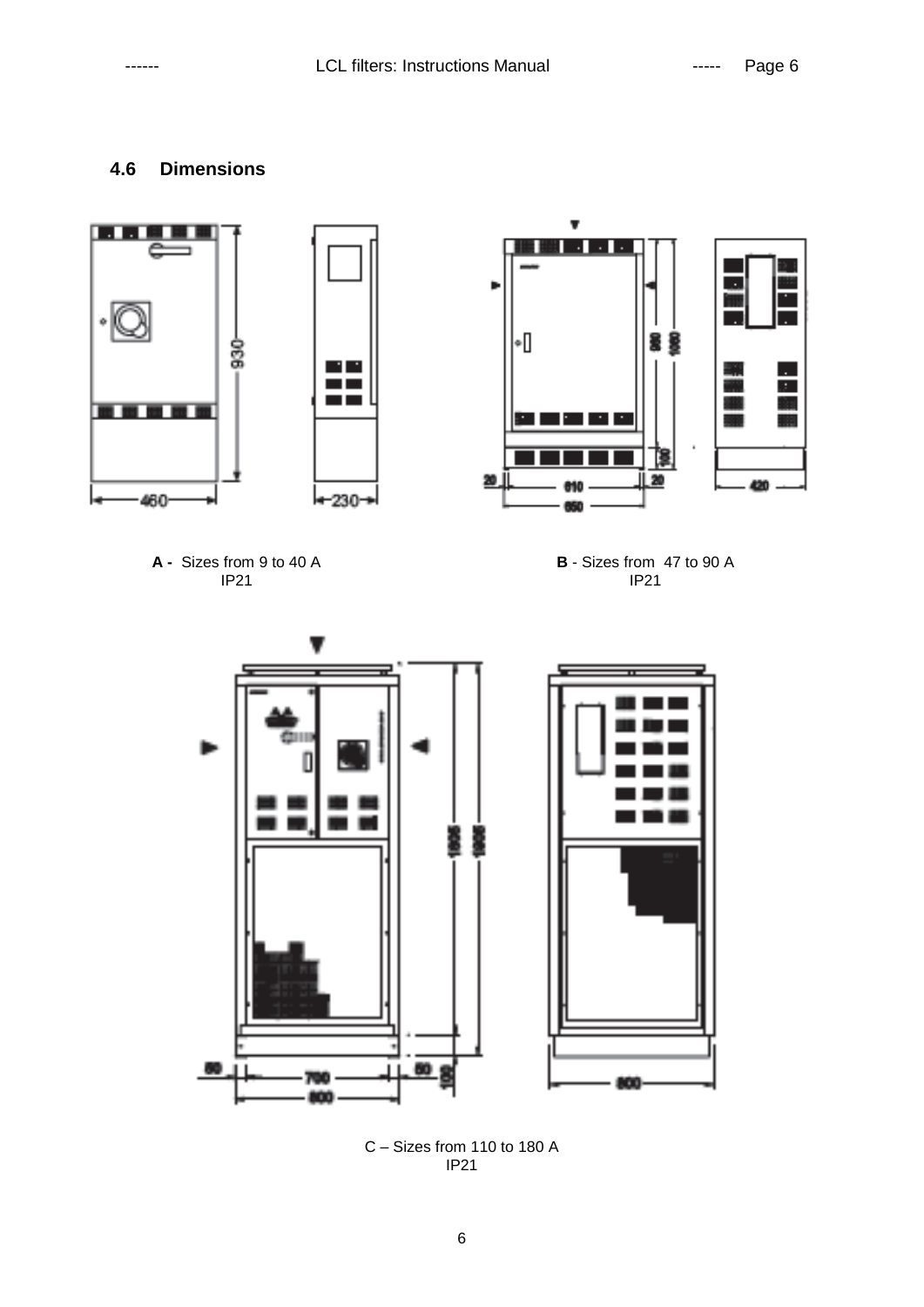

D – Sizes from 220 to 400 A IP21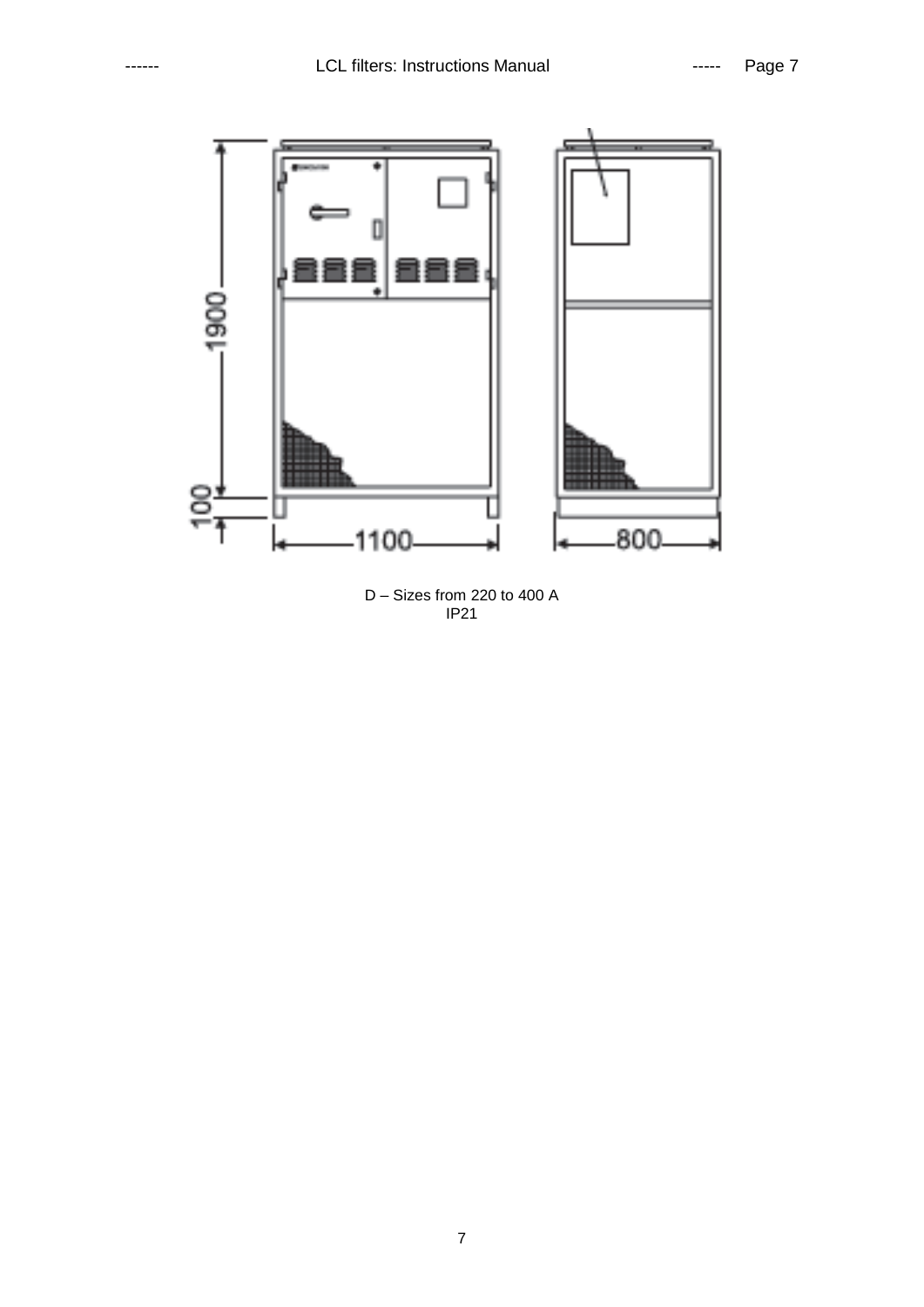## **4.7 SCHEMATICS**



Fig. 3.- Schematic drawing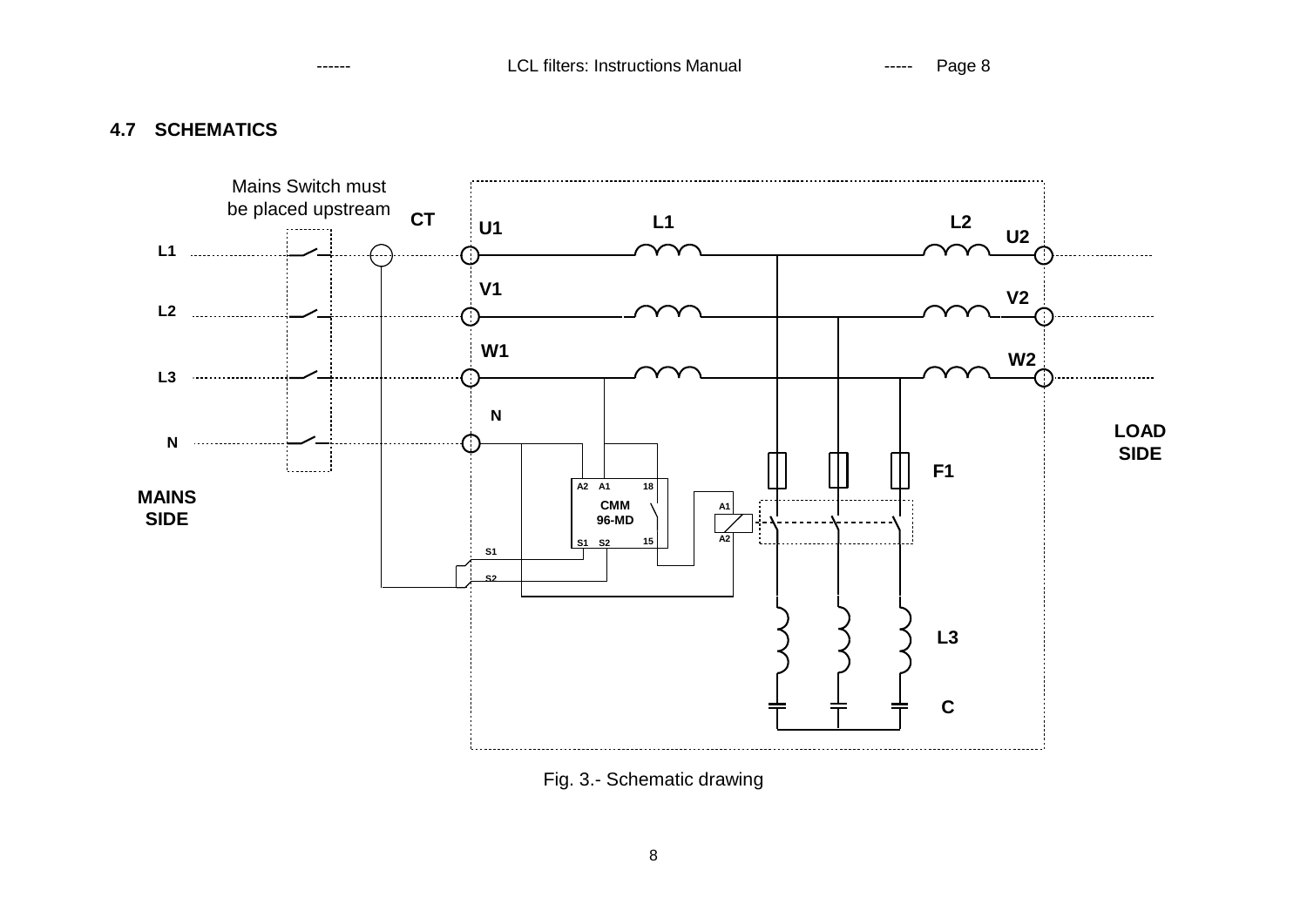## **5 INSTALLATION AND START-UP.**



## **5.1 Location.**

The equipment must be located indoors, away from heat sources and adequately ventilated.

## **5.2 Initial checks (pre-installation, switch the power OFF).**

- A main switch must be provided upstream to cut the supply of the filter.
- Check that the nominal voltage of the equipment, shown on the technical information label is the same as the nominal voltage between phases for the system to which it will be connected.
- Connect the protective conductor: the cabinet must be earthed through the earthing terminal.
- Check and tighten terminals that may have come loose during delivery.

## **5.3 Connecting the power circuit. (see schematics in Fig 3)**

- Connect the power terminals (U1, V1, W1) to input cables coming from the mains side and (U2, V2, W2) to the cables going to the converter side.
- WARNING! If holes need to be drilled in the casing to feed cables through, take care to avoid shavings falling onto the contactors.

#### **5.4 Connecting the operating circuit (Only in case of overcompensation protection)**

- The current transformer is installed at a point upstream of the filter. Usually in L1 incoming line.
- Connect the CMM-96-MD and set the device to the desired limit of reactive current. (See CMM-96-MD manual)

## **5.5 Start up.**

- Check again the control and power circuit connections.
- Switch the main switch ON



## **6 Check points.**

For optimum operation of the filter, the following points must be considered:

- Voltage: The operating voltage must not exceed the nominal voltage; Operating in overload conditions considerably reduces the life of the capacitors.
- Current: The absorbed current for each capacitor, must not exceed 1.3 times its nominal current.
- Whenever the current absorbed by the capacitors is higher than the nominal current may be due to excess of harmonics or a voltage higher than the nominal voltage. Both situations are harmful for the capacitors.
- In this event, the bank must be disconnected and CIRCUTOR's technical department must be contacted to ascertain the best way to solve the problem.